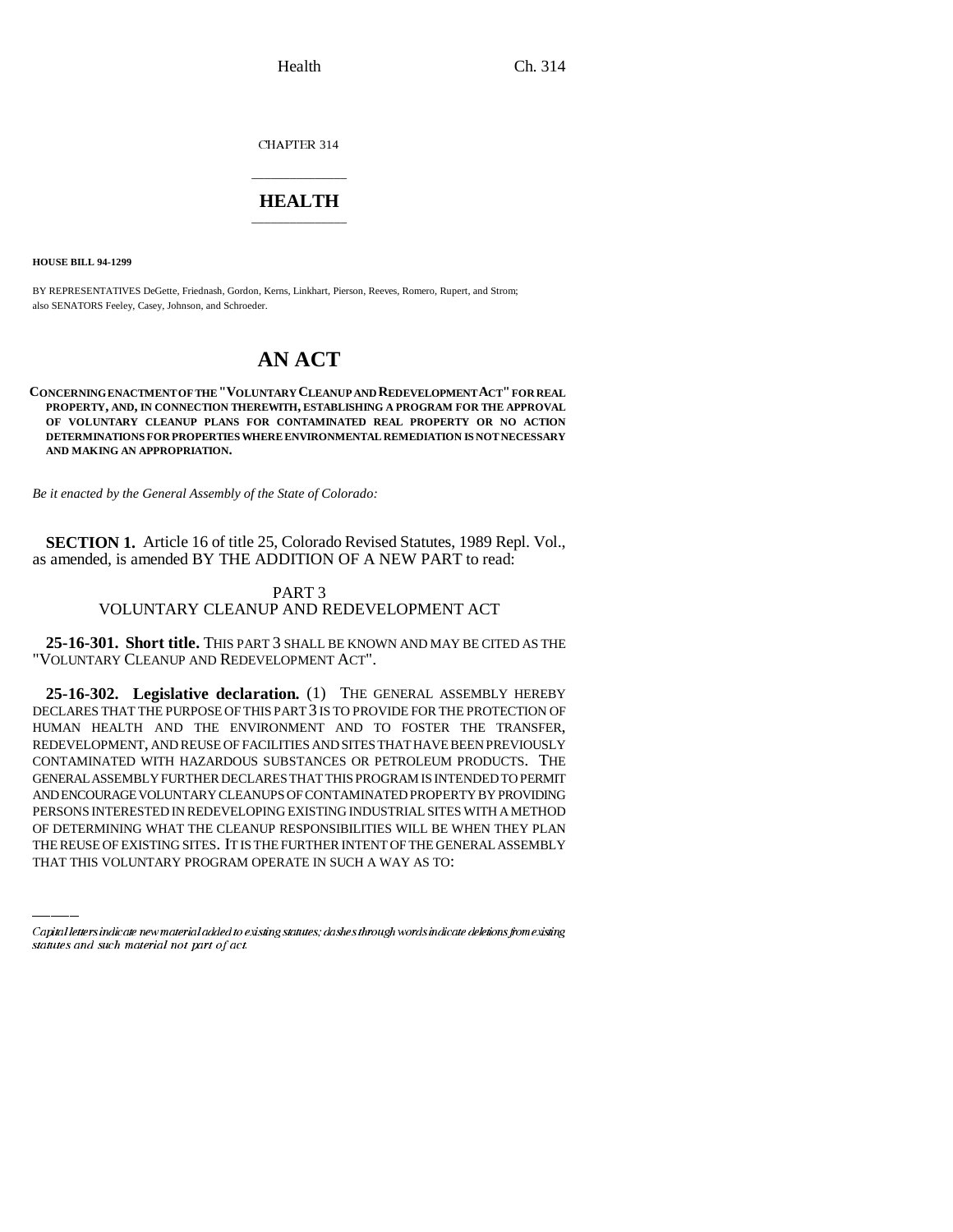(a) ELIMINATE IMPEDIMENTS TO THE SALE OR REDEVELOPMENT OF PREVIOUSLY CONTAMINATED PROPERTY;

(b) ENCOURAGE AND FACILITATE PROMPT CLEANUP ACTIVITIES; AND

(c) MINIMIZE ADMINISTRATIVE PROCESSES AND COSTS.

**25-16-303. Voluntary cleanup and redevelopment program - general provisions - fees - access to property during reviews.** (1) THE PROGRAM ESTABLISHED IN THIS PART 3 SHALL BE VOLUNTARY AND MAY BE INITIATED BY:

(a) THE SUBMISSION TO THE DEPARTMENT OF AN APPLICATION FOR APPROVAL OF A VOLUNTARY CLEANUP PLAN PURSUANT TO SECTION 25-16-304 FOR PROPERTIES WHERE REMEDIATION MAY BE NECESSARY TO PROTECT HUMAN HEALTH AND THE ENVIRONMENT IN LIGHT OF THE CURRENT OR PROPOSED USE OF THE PROPERTY; OR

(b) THE SUBMISSION TO THE DEPARTMENT OF A NO ACTION PETITION PURSUANT TO SECTION 25-16-307 FOR PROPERTIES WHERE REMEDIATION IS COMPLETE OR NOT NECESSARY TO PROTECT HUMAN HEALTH AND THE ENVIRONMENT IN LIGHT OF THE CURRENT OR PROPOSED USE OF THE PROPERTY.

(2) NO PERSON, FINANCIAL INSTITUTION, OR OTHER ENTITY FINANCING A COMMERCIAL REAL ESTATE TRANSACTION SHALL REQUIRE A PURCHASER TO PARTICIPATE IN THE VOLUNTARY PROGRAM CONTAINED IN THIS PART 3, AND NO ENTITY OF COLORADO STATE GOVERNMENT REGULATING ANY PERSON, FINANCIAL INSTITUTION, OR OTHER ENTITY FINANCING A COMMERCIAL REAL ESTATE TRANSACTION SHALL REQUIRE EVIDENCE OF PARTICIPATION IN THIS PROGRAM TO BE A COMPONENT OF STANDARD REAL ESTATE LOAN DOCUMENTATION.

(3) (a) THE PROGRAM CONTAINED IN THIS PART 3 IS VOLUNTARY AND MAY ONLY BE INITIATED BY THE OWNER OF THE SUBJECT REAL PROPERTY.

(b) THE PROVISIONS OF THIS PART 3 SHALL NOT APPLY TO THE FOLLOWING:

(I) PROPERTY THAT IS LISTED OR PROPOSED FOR LISTING ON THE NATIONAL PRIORITIES LIST OF SUPERFUND SITES ESTABLISHED UNDER THE FEDERAL ACT;

(II) PROPERTY THAT IS THE SUBJECT OF CORRECTIVE ACTION UNDER ORDERS OR AGREEMENTS ISSUED PURSUANT TO THE PROVISIONS OF PART 3 OF ARTICLE 15 OF THIS TITLE OR THE FEDERAL "RESOURCE CONSERVATION AND RECOVERY ACT OF 1976", AS AMENDED;

(III) PROPERTY THAT IS SUBJECT TO AN ORDER ISSUED BY OR AN AGREEMENT WITH THE WATER QUALITY CONTROL DIVISION PURSUANT TO PART 6 OF ARTICLE 8 OF THIS TITLE;

(IV) A FACILITY WHICH HAS OR SHOULD HAVE A PERMIT OR INTERIM STATUS PURSUANT TO PART 3 OF ARTICLE 15 OF THIS TITLE FOR THE TREATMENT, STORAGE, OR DISPOSAL OF HAZARDOUS WASTE; OR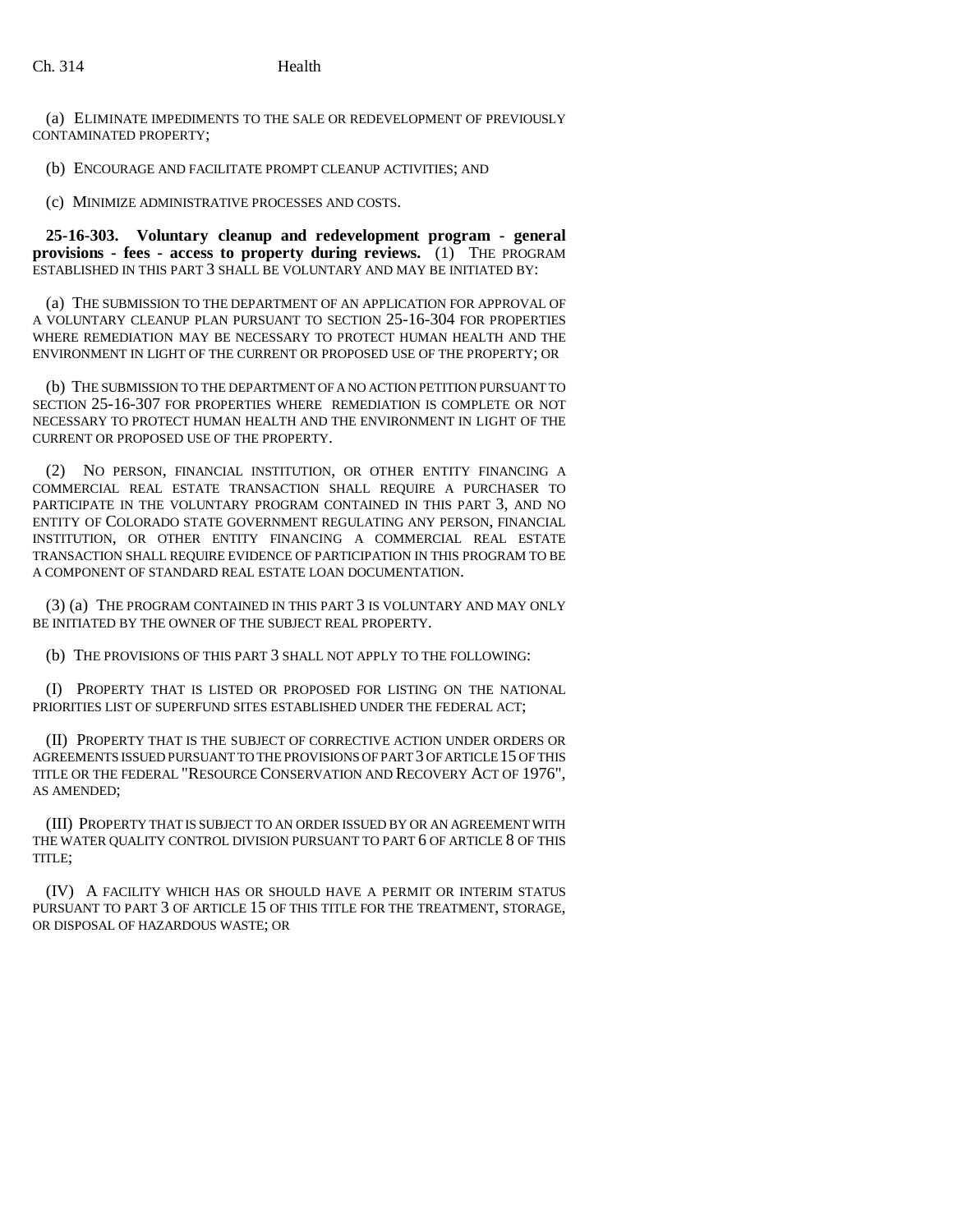(V) PROPERTY THAT IS SUBJECT TO THE PROVISIONS OF PART 5 OF ARTICLE 20 OF TITLE 8, C.R.S., OR OF ARTICLE 18 OF THIS TITLE.

(4) (a) EACH APPLICATION FOR APPROVAL OF A VOLUNTARY CLEANUP PLAN AND EACH PETITION FOR A NO ACTION DETERMINATION SHALL BE ACCOMPANIED BY A FILING FEE DETERMINED BY THE DEPARTMENT AT A LEVEL SUFFICIENT TO COVER THE DIRECT AND INDIRECT COSTS OF THE DEPARTMENT IN PROCESSING APPLICATIONS FOR APPROVAL OF VOLUNTARY CLEANUP PLANS AND PETITIONS FOR NO ACTION UNDER THIS PART 3, BUT SUCH FILING FEE SHALL NOT EXCEED TWO THOUSAND DOLLARS.

(b) THE DEPARTMENT SHALL ESTABLISH AND PUBLISH HOURLY RATES FOR REVIEW CHARGES PERFORMED BY THE DEPARTMENT IN CONNECTION WITH APPLICATIONS FOR APPROVAL OF VOLUNTARY CLEANUP PLANS AND PETITIONS FOR NO ACTION UNDER THIS PART 3. WITHIN THIRTY DAYS AFTER THE DEPARTMENT'S APPROVAL OR DENIAL OF A VOLUNTARY CLEANUP PLAN OR NO ACTION PETITION, THE DEPARTMENT SHALL BILL AN APPLICANT OR PETITIONER FOR ALL DIRECT AND INDIRECT CHARGES OF REVIEW OF APPLICATIONS AND PETITIONS UNDER THIS PART 3 IN ACCORDANCE WITH THE HOURLY RATE STRUCTURE ESTABLISHED PURSUANT TO THIS PARAGRAPH (b). THE DEPARTMENT'S CHARGES SHALL BE BILLED AGAINST THE APPLICATION FEE PAID PURSUANT TO THIS SUBSECTION (4), BUT SUCH CHARGES SHALL NOT EXCEED THE AMOUNT OF THE FILING FEE. IF THE DEPARTMENT BILLS CHARGES IN AN AMOUNT LESS THAN THE APPLICATION FEE, THE DEPARTMENT SHALL RETURN ANY UNUSED BALANCE TO THE APPLICANT AFTER THE DEPARTMENT'S FINAL DETERMINATION IN THE MATTER HAS BEEN MADE.

(c) ALL MONEYS COLLECTED PURSUANT TO THIS SUBSECTION (4) SHALL BE TRANSMITTED TO THE STATE TREASURER, WHO SHALL CREDIT THE SAME TO THE HAZARDOUS SUBSTANCE RESPONSE FUND, CREATED IN SECTION 25-16-104.6 (1). MONEYS COLLECTED PURSUANT TO THIS SUBSECTION (4) SHALL BE SUBJECT TO ANNUAL APPROPRIATION BY THE GENERAL ASSEMBLY ONLY TO DEFRAY THE DIRECT AND INDIRECT COSTS OF THE DEPARTMENT IN PROCESSING VOLUNTARY CLEANUP PLANS AND PETITIONS FOR NO ACTION DETERMINATION AS SPECIFIED IN THIS PART 3.

(5) DURING THE TIME ALLOCATED FOR REVIEW OF APPLICATIONS FOR VOLUNTARY CLEANUP PLANS AND PETITIONS FOR NO ACTION DETERMINATION UNDER THIS PART 3, THE DEPARTMENT SHALL, UPON REASONABLE NOTICE TO THE PROPERTY OWNER, HAVE ACCESS AT ALL REASONABLE TIMES TO THE SUBJECT REAL PROPERTY.

**25-16-304. Voluntary cleanup plan.** (1) ANY PERSON WHO OWNS REAL PROPERTY WHICH HAS BEEN CONTAMINATED WITH HAZARDOUS SUBSTANCES OR PETROLEUM PRODUCTS MAY SUBMIT AN APPLICATION FOR THE APPROVAL OF A VOLUNTARY CLEANUP PLAN TO THE DEPARTMENT UNDER THE PROVISIONS OF THIS SECTION.

(2) A VOLUNTARY CLEANUP PLAN SHALL INCLUDE:

(a) AN ENVIRONMENTAL ASSESSMENT OF THE REAL PROPERTY WHICH DESCRIBES THE CONTAMINATION, IF ANY, ON THE PROPERTY AND THE RISK THE CONTAMINATION CURRENTLY POSES TO PUBLIC HEALTH AND THE ENVIRONMENT;

(b) A PROPOSAL, IF NEEDED, TO REMEDIATE ANY CONTAMINATION OR CONDITION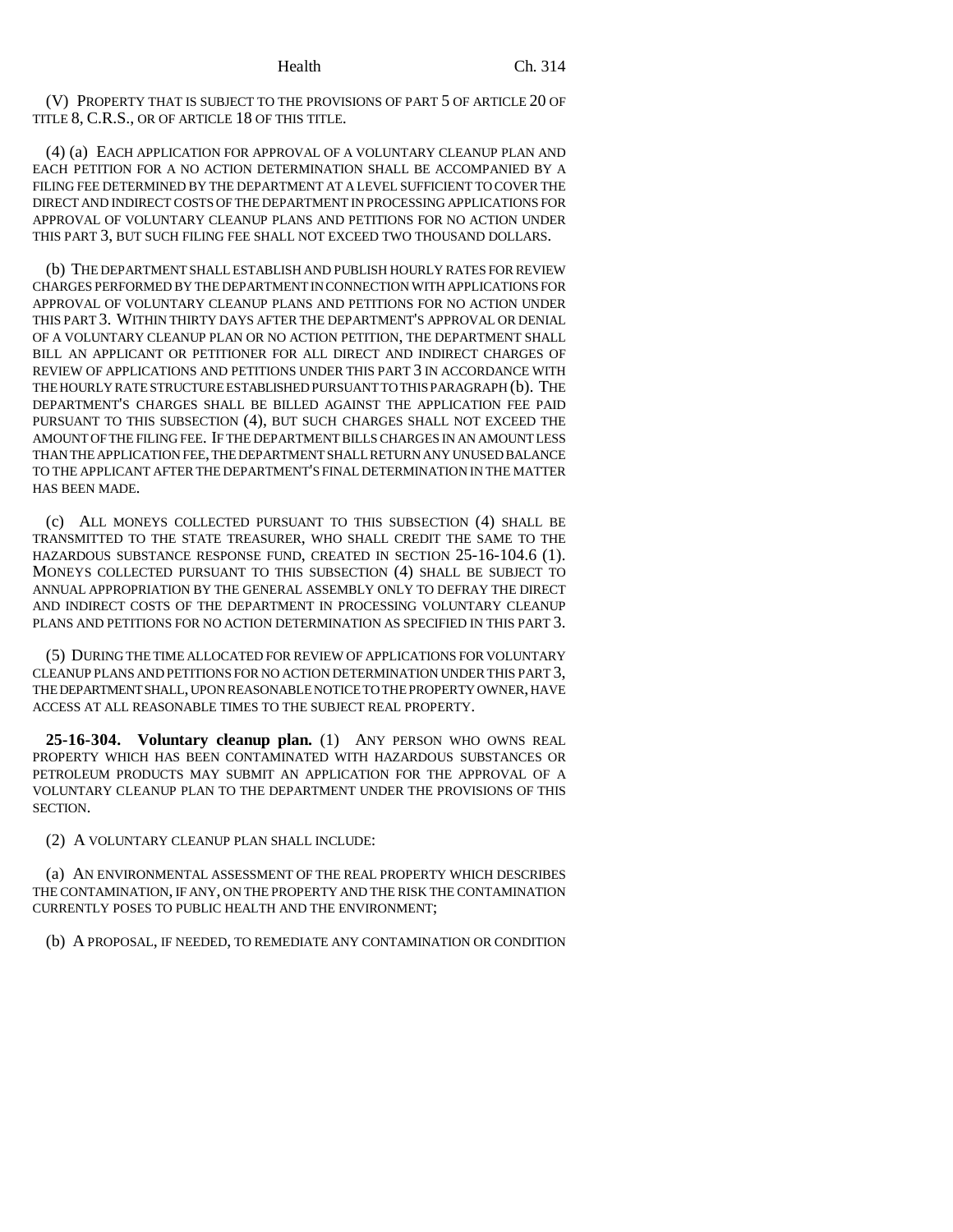Ch. 314 Health

WHICH HAS OR COULD LEAD TO A RELEASE WHICH POSES AN UNACCEPTABLE RISK TO HUMAN HEALTH OR THE ENVIRONMENT, CONSIDERING THE PRESENT AND ANY DIFFERING PROPOSED FUTURE USE OF THE PROPERTY AND A TIMETABLE FOR IMPLEMENTING THE PROPOSAL AND FOR MONITORING THE SITE AFTER THE PROPOSED MEASURES ARE COMPLETED;

(c) A DESCRIPTION OF APPLICABLE PROMULGATED STATE STANDARDS ESTABLISHING ACCEPTABLE CONCENTRATIONS OF CONSTITUENTS IN SOILS, SURFACE WATER, OR GROUNDWATER AND, FOR CONSTITUENTS PRESENT AT THE SITE FOR WHICH SUCH STATE STANDARDS DO NOT EXIST, A DESCRIPTION OF PROPOSED CLEANUP LEVELS AND ANY CURRENT RISK TO HUMAN HEALTH OR THE ENVIRONMENT BASED UPON THE CURRENT OR PROPOSED USE OF THE SITE.

**25-16-305. Remediation alternatives.** (1) REMEDIATION ALTERNATIVES SHALL BE BASED ON THE ACTUAL RISK TO HUMAN HEALTH AND THE ENVIRONMENT CURRENTLY POSED BY CONTAMINANTS ON THE REAL PROPERTY, CONSIDERING THE FOLLOWING FACTORS:

(a) THE PRESENT OR PROPOSED USES OF THE SITE;

(b) THE ABILITY OF THE CONTAMINANTS TO MOVE IN A FORM AND MANNER WHICH WOULD RESULT IN EXPOSURE TO HUMANS AND THE SURROUNDING ENVIRONMENT AT LEVELS WHICH EXCEED APPLICABLE PROMULGATED STATE STANDARDS OR, IN THE ABSENCE OF SUCH STANDARDS, WHICH REPRESENT AN UNACCEPTABLE RISK TO HUMAN HEALTH OR THE ENVIRONMENT;

(c) THE POTENTIAL RISKS ASSOCIATED WITH PROPOSED CLEANUP ALTERNATIVES AND THE ECONOMIC AND TECHNICAL FEASIBILITY AND RELIABILITY OF SUCH ALTERNATIVES.

**25-16-306. Approval of voluntary cleanup plan - time limits - contents of notice - conditions under which approval is void - expiration of approval.** (1) (a) THE DEPARTMENT SHALL PROVIDE FORMAL WRITTEN NOTIFICATION THAT A VOLUNTARY CLEANUP PLAN HAS BEEN APPROVED OR DISAPPROVED WITHIN NO MORE THAN FORTY-FIVE DAYS AFTER A REQUEST BY A PROPERTY OWNER, UNLESS THE PROPERTY OWNER AND THE DEPARTMENT AGREE TO AN EXTENSION OF THE REVIEW TO A DATE CERTAIN. SUCH REVIEW SHALL BE LIMITED TO A REVIEW OF THE MATERIALS SUBMITTED BY THE APPLICANT AND DOCUMENTS OR INFORMATION READILY AVAILABLE TO THE DEPARTMENT. IF THE DEPARTMENT FAILS TO ACT ON AN APPLICATION WITHIN THE TIME LIMITS SPECIFIED IN THIS SUBSECTION (1), THE VOLUNTARY CLEANUP PLAN SHALL BE DEEMED APPROVED. IF THE DEPARTMENT HAS RECEIVED EIGHT APPLICATIONS FOR REVIEW OF VOLUNTARY CLEANUP PLANS OR NO ACTION PETITIONS IN A CALENDAR MONTH, THE DEPARTMENT MAY NOTIFY ANY ADDITIONAL APPLICANTS IN THAT MONTH THAT THEIR PLAN OR PETITION WILL BE CONSIDERED THE FOLLOWING MONTH, AND THE FORTY-FIVE DAY PERIOD FOR DEPARTMENT REVIEW SHALL BEGIN ON THE FIRST DAY OF THE MONTH FOLLOWING RECEIPT OF THE PLAN OR PETITION.

(b) THE DEPARTMENT SHALL APPROVE A VOLUNTARY CLEANUP PLAN IF, BASED ON THE INFORMATION SUBMITTED BY THE PROPERTY OWNER, THE DEPARTMENT CONCLUDES THAT THE PLAN WILL: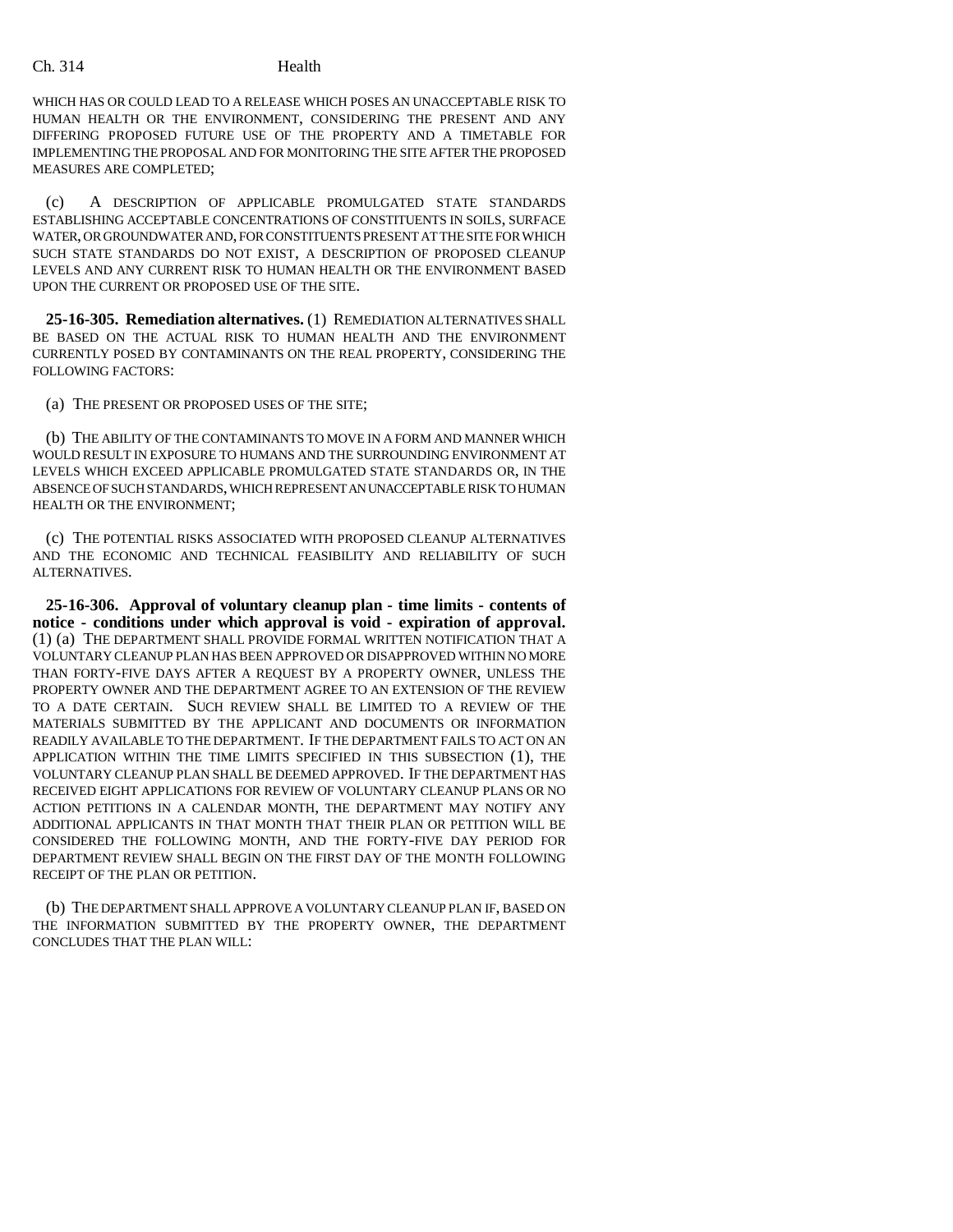(I) ATTAIN A DEGREE OF CLEANUP AND CONTROL OF HAZARDOUS SUBSTANCES OR PETROLEUM PRODUCTS, OR BOTH, THAT COMPLIES WITH ALL PROMULGATED APPLICABLE STATE REQUIREMENTS, REGULATIONS, CRITERIA, OR STANDARDS;

(II) FOR CONSTITUENTS NOT GOVERNED BY SUBPARAGRAPH (I) OF THIS PARAGRAPH (a), REDUCE CONCENTRATIONS SUCH THAT THE PROPERTY DOES NOT PRESENT AN UNACCEPTABLE RISK TO HUMAN HEALTH OR THE ENVIRONMENT BASED UPON THE PROPERTY'S CURRENT USE AND ANY FUTURE USES PROPOSED BY THE PROPERTY OWNER.

(c) IN THE EVENT THAT A VOLUNTARY CLEANUP PLAN IS NOT APPROVED BY THE DEPARTMENT, THE DEPARTMENT SHALL PROMPTLY PROVIDE THE PROPERTY OWNER WITH A WRITTEN STATEMENT OF THE REASONS FOR SUCH DENIAL. IF THE DEPARTMENT DISAPPROVES A VOLUNTARY CLEANUP PLAN BASED UPON THE APPLICANT'S FAILURE TO SUBMIT THE INFORMATION REQUIRED BY SECTION 25-16-304, THE DEPARTMENT SHALL NOTIFY THE APPLICANT OF THE SPECIFIC INFORMATION OMITTED BY THE APPLICANT.

(d) THE APPROVAL OF A VOLUNTARY CLEANUP PLAN BY THE DEPARTMENT APPLIES ONLY TO CONDITIONS ON THE PROPERTY AND STATE STANDARDS THAT EXIST AS OF THE TIME OF SUBMISSION OF THE APPLICATION.

(2) WRITTEN NOTIFICATION BY THE DEPARTMENT THAT A VOLUNTARY CLEANUP PLAN IS APPROVED SHALL CONTAIN THE BASIS FOR THE DETERMINATION AND THE FOLLOWING STATEMENT:

"BASED UPON THE INFORMATION PROVIDED BY [INSERT NAME(S) OF PROPERTY OWNER(S)] CONCERNING PROPERTY LOCATED AT [INSERT ADDRESS], IT IS THE OPINION OF THE COLORADO DEPARTMENT OF PUBLIC HEALTH AND ENVIRONMENT THAT UPON COMPLETION OF THE VOLUNTARY CLEANUP PLAN NO FURTHER ACTION IS REQUIRED TO ASSURE THAT THIS PROPERTY, WHEN USED FOR THE PURPOSES IDENTIFIED IN THE VOLUNTARY CLEANUP PLAN, IS PROTECTIVE OF EXISTING AND PROPOSED USES AND DOES NOT POSE AN UNACCEPTABLE RISK TO HUMAN HEALTH OR THE ENVIRONMENT AT THE SITE."

(3) (a) FAILURE OF A PROPERTY OWNER TO MATERIALLY COMPLY WITH THE VOLUNTARY CLEANUP PLAN APPROVED BY THE DEPARTMENT PURSUANT TO THIS SECTION SHALL RENDER THE APPROVAL VOID.

(b) SUBMISSION OF MATERIALLY MISLEADING INFORMATION BY THE APPLICANT IN THE CONTEXT OF THE VOLUNTARY CLEANUP PLAN SHALL RENDER THE DEPARTMENT APPROVAL VOID.

(4) (a) IF A VOLUNTARY CLEANUP PLAN IS NOT INITIATED WITHIN TWELVE MONTHS AND COMPLETED WITHIN TWENTY-FOUR MONTHS AFTER APPROVAL BY THE DEPARTMENT, SUCH APPROVAL SHALL LAPSE; EXCEPT THAT THE DEPARTMENT MAY GRANT AN EXTENSION OF THE TIME LIMIT FOR COMPLETION OF THE VOLUNTARY CLEANUP PLAN.

(b) A PROPERTY OWNER DESIRING TO IMPLEMENT A VOLUNTARY CLEANUP PLAN AFTER THE TIME LIMITS PERMITTED IN PARAGRAPH (a) OF THIS SUBSECTION (4) SHALL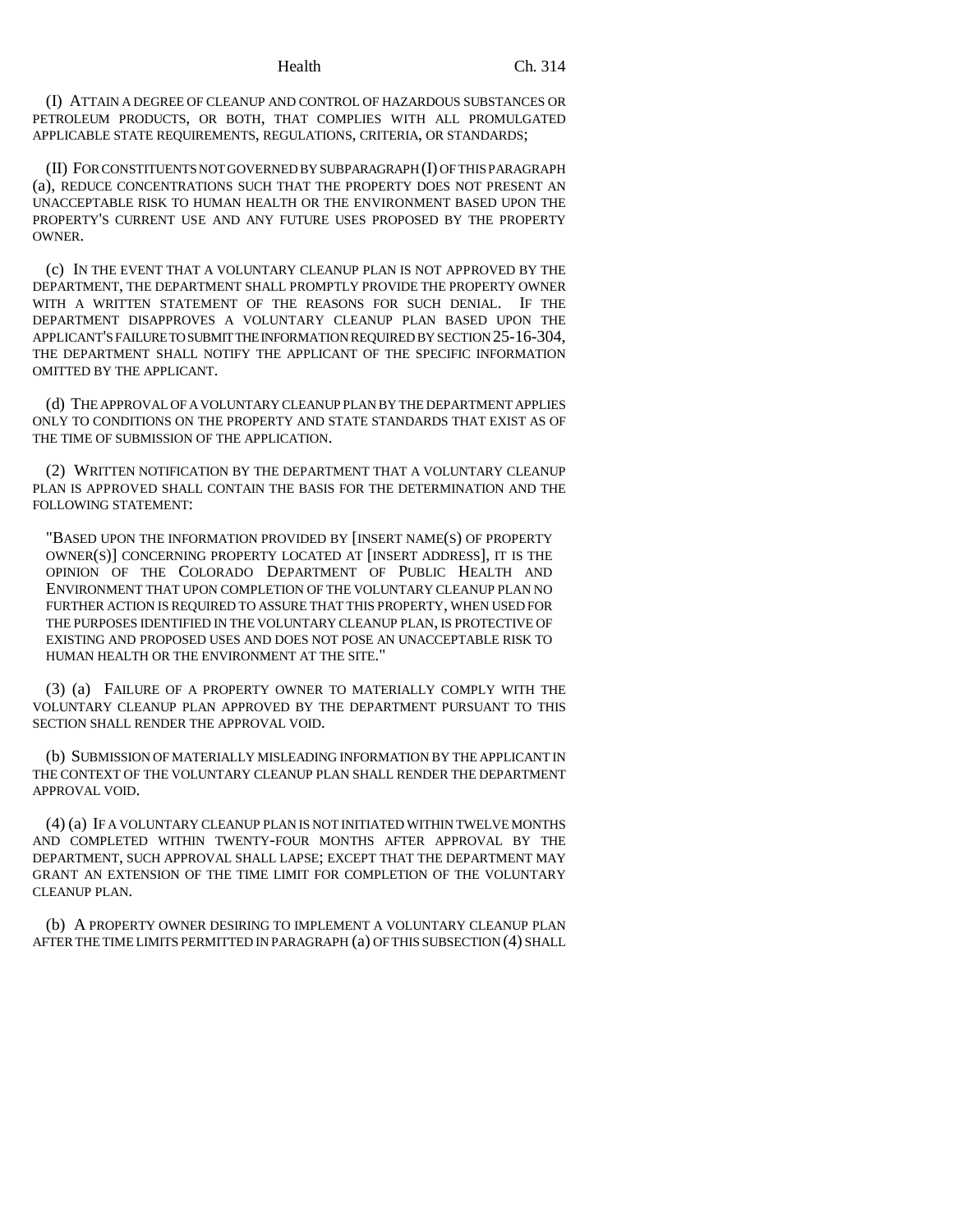SUBMIT A WRITTEN PETITION FOR REAPPLICATION ACCOMPANIED BY WRITTEN CERTIFICATION OF A QUALIFIED ENVIRONMENTAL PROFESSIONAL THAT THE CONDITIONS ON THE SUBJECT REAL PROPERTY ARE SUBSTANTIALLY SIMILAR TO THOSE THAT EXISTED AT THE TIME OF THE ORIGINAL APPROVAL.

(c) REAPPLICATIONS PURSUANT TO PARAGRAPH (b) OF THIS SUBSECTION (4) SHALL BE SUBJECT TO LIMITED REVIEW BY THE DEPARTMENT, WHICH SHALL COMPLETE SUCH REVIEW WITHIN THIRTY DAYS OF RECEIPT OF A PETITION FOR REAPPLICATION; EXCEPT THAT ANY REAPPLICATION THAT INVOLVES REAL PROPERTY, THE CONDITION OF WHICH HAS SUBSTANTIALLY CHANGED SINCE APPROVAL OF THE ORIGINAL VOLUNTARY CLEANUP PLAN, SHALL BE TREATED AS A NEW APPLICATION AND SHALL BE SUBJECT TO ALL THE REQUIREMENTS OF THIS PART 3.

(5) WITHIN FORTY-FIVE DAYS AFTER THE COMPLETION OF THE VOLUNTARY CLEANUP DESCRIBED IN THE VOLUNTARY CLEANUP PLAN APPROVED BY THE DEPARTMENT, THE PROPERTY OWNER SHALL PROVIDE TO THE DEPARTMENT A CERTIFICATION FROM A QUALIFIED ENVIRONMENTAL PROFESSIONAL THAT THE PLAN HAS BEEN FULLY IMPLEMENTED.

**25-16-307. No action determinations.** (1) A PROPERTY OWNER MAY FILE WITH THE DEPARTMENT A WRITTEN PETITION TO REQUEST A NO ACTION DETERMINATION PURSUANT TO THIS SECTION. THE DEPARTMENT SHALL PROVIDE FORMAL WRITTEN NOTIFICATION THAT A NO ACTION PETITION HAS BEEN APPROVED OR DISAPPROVED WITHIN NO MORE THAN FORTY-FIVE DAYS AFTER A REQUEST BY A PROPERTY OWNER, UNLESS THE PROPERTY OWNER AND THE DEPARTMENT AGREE TO AN EXTENSION OF THE REVIEW TO A DATE CERTAIN. SUCH REVIEW SHALL BE LIMITED TO A REVIEW OF THE MATERIALS SUBMITTED BY THE APPLICANT AND DOCUMENTS OR INFORMATION READILY AVAILABLE TO THE DEPARTMENT. IF THE DEPARTMENT FAILS TO ACT ON A PETITION WITHIN THE TIME LIMITS SPECIFIED IN THIS SUBSECTION (1), THE NO ACTION PETITION SHALL BE DEEMED APPROVED. IF THE DEPARTMENT HAS RECEIVED EIGHT APPLICATIONS FOR REVIEW OF VOLUNTARY CLEANUP PLANS OR NO ACTION PETITIONS IN A CALENDAR MONTH, THE DEPARTMENT MAY NOTIFY ANY ADDITIONAL APPLICANTS IN THAT MONTH THAT THEIR PLAN OR PETITION WILL BE CONSIDERED THE FOLLOWING MONTH, AND THE FORTY-FIVE DAY PERIOD FOR DEPARTMENT REVIEW SHALL BEGIN ON THE FIRST DAY OF THE MONTH FOLLOWING RECEIPT OF THE PLAN OR PETITION.

(2) (a) THE DEPARTMENT SHALL ISSUE A WRITTEN DETERMINATION APPROVING A NO ACTION PETITION WHEN:

(I) THE ENVIRONMENTAL ASSESSMENT DESCRIBED IN 25-16-308 PERFORMED BY A QUALIFIED ENVIRONMENTAL PROFESSIONAL INDICATES THE EXISTENCE OF CONTAMINATION WHICH DOES NOT EXCEED APPLICABLE PROMULGATED STATE STANDARDS OR CONTAMINATION WHICH DOES NOT POSE AN UNACCEPTABLE RISK TO HUMAN HEALTH AND THE ENVIRONMENT; OR

(II) THE DEPARTMENT FINDS THAT CONTAMINATION OR A RELEASE OR THREATENED RELEASE OF A HAZARDOUS SUBSTANCE OR PETROLEUM PRODUCT ORIGINATES FROM A SOURCE ON ADJACENT OR NEARBY REAL PROPERTY IF A PERSON OR ENTITY RESPONSIBLE FOR SUCH A SOURCE OF CONTAMINATION IS OR WILL BE TAKING NECESSARY ACTION, IF ANY, TO ADDRESS THE CONTAMINATION.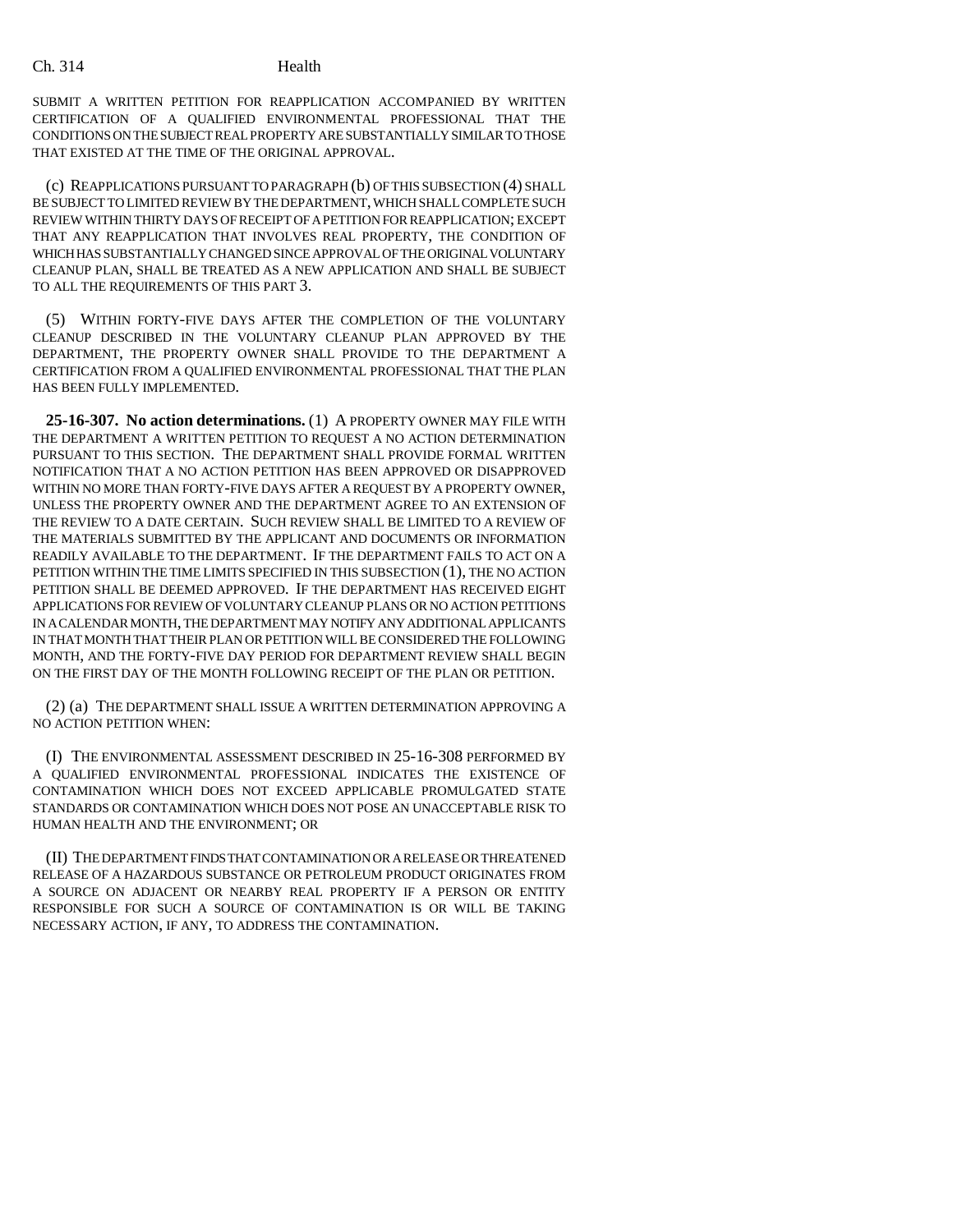(b) THE DEPARTMENT SHALL PROVIDE FORMAL WRITTEN NOTIFICATION OF A NO ACTION DETERMINATION, WHICH SHALL CONTAIN THE BASIS FOR THE DETERMINATION AND THE FOLLOWING STATEMENT:

"BASED UPON THE INFORMATION PROVIDED BY [INSERT NAME(S) OF PROPERTY OWNER(S)] CONCERNING PROPERTY LOCATED AT [INSERT ADDRESS], IT IS THE OPINION OF THE COLORADO DEPARTMENT OF PUBLIC HEALTH AND ENVIRONMENT THAT NO FURTHER ACTION IS REQUIRED TO ASSURE THAT THIS PROPERTY, WHEN USED FOR THE PURPOSES IDENTIFIED IN THE NO ACTION PETITION, IS PROTECTIVE OF EXISTING AND PROPOSED USES AND DOES NOT POSE AN UNACCEPTABLE RISK TO HUMAN HEALTH OR THE ENVIRONMENT AT THE SITE."

(c) THE APPROVAL OF A NO ACTION PETITION BY THE DEPARTMENT APPLIES ONLY TO CONDITIONS ON THE PROPERTY AND STATE STANDARDS THAT EXIST AS OF THE TIME OF SUBMISSION OF THE PETITION.

(3) SUBMISSION OF MATERIALLY MISLEADING INFORMATION BY THE APPLICANT IN THE CONTEXT OF A NO ACTION PETITION SHALL RENDER THE DEPARTMENT APPROVAL VOID.

(4) IN THE EVENT THAT A NO ACTION PETITION IS NOT APPROVED BY THE DEPARTMENT, THE DEPARTMENT SHALL PROMPTLY PROVIDE THE PROPERTY OWNER WITH A WRITTEN STATEMENT OF THE REASONS FOR SUCH DENIAL. IF THE DEPARTMENT DISAPPROVES A NO ACTION PETITION BASED UPON THE APPLICANT'S FAILURE TO SUBMIT REQUIRED INFORMATION, THE DEPARTMENT SHALL NOTIFY THE APPLICANT OF THE SPECIFIC INFORMATION OMITTED.

**25-16-308. Environmental assessment - requirements.** (1) THE DEPARTMENT MAY ONLY ACCEPT ENVIRONMENTAL ASSESSMENTS UNDER THIS PART 3 THAT ARE PREPARED BY A QUALIFIED ENVIRONMENTAL PROFESSIONAL. A QUALIFIED ENVIRONMENTAL PROFESSIONAL IS A PERSON WITH EDUCATION, TRAINING, AND EXPERIENCE IN PREPARING ENVIRONMENTAL STUDIES AND ASSESSMENTS.

(2) THE ENVIRONMENTAL ASSESSMENT DESCRIBED IN SECTION 25-16-304 (2) (a) SHALL INCLUDE THE FOLLOWING INFORMATION:

(a) THE LEGAL DESCRIPTION OF THE SITE AND A MAP IDENTIFYING THE LOCATION AND SIZE OF THE PROPERTY;

(b) THE PHYSICAL CHARACTERISTICS OF THE SITE AND AREAS CONTIGUOUS TO THE SITE, INCLUDING THE LOCATION OF ANY SURFACE WATER BODIES AND GROUND WATER AQUIFERS;

(c) THE LOCATION OF ANY WELLS LOCATED ON THE SITE OR ON AREAS WITHIN A ONE-HALF MILE RADIUS OF THE SITE AND A DESCRIPTION OF THE USE OF THOSE WELLS;

(d) THE CURRENT AND PROPOSED USE OF ON-SITE GROUNDWATER;

(e) THE OPERATIONAL HISTORY OF THE SITE AND THE CURRENT USE OF AREAS CONTIGUOUS TO THE SITE;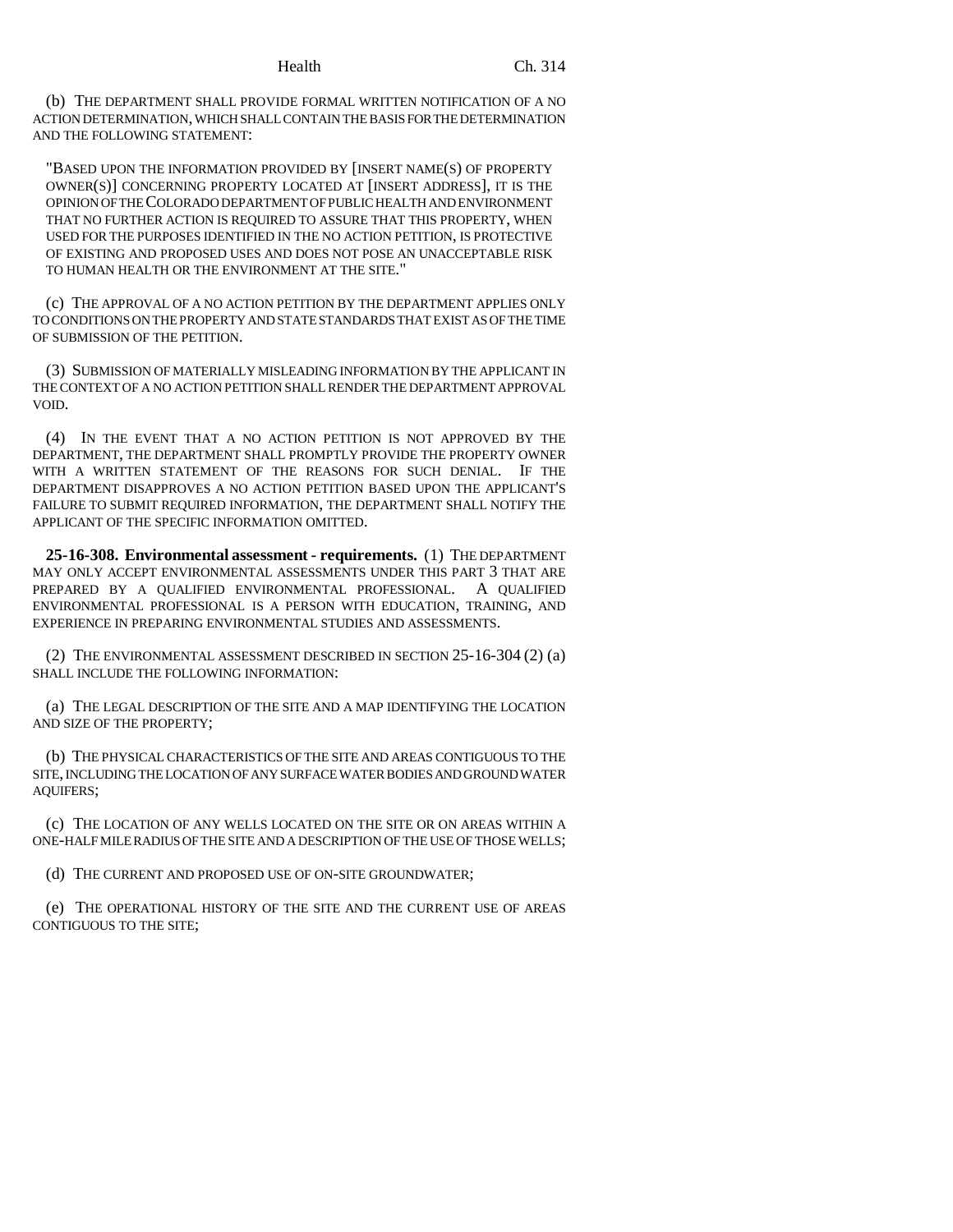(f) THE PRESENT AND PROPOSED USES OF THE SITE;

(g) INFORMATION CONCERNING THE NATURE AND EXTENT OF ANY CONTAMINATION AND RELEASES OF HAZARDOUS SUBSTANCES OR PETROLEUM PRODUCTS WHICH HAVE OCCURRED AT THE SITE INCLUDING ANY IMPACTS ON AREAS CONTIGUOUS TO THE SITE;

(h) ANY SAMPLING RESULTS OR OTHER DATA WHICH CHARACTERIZES THE SOIL, GROUNDWATER, OR SURFACE WATER ON THE SITE; AND

(i) A DESCRIPTION OF THE HUMAN AND ENVIRONMENTAL EXPOSURE TO CONTAMINATION AT THE SITE BASED UPON THE PROPERTY'S CURRENT USE AND ANY FUTURE USE PROPOSED BY THE PROPERTY OWNER.

**25-16-309. Coordination with other laws.** (1) NOTHING IN THIS PART 3 SHALL ABSOLVE ANY PERSON FROM OBLIGATIONS UNDER ANY OTHER LAW OR REGULATION, INCLUDING ANY REQUIREMENT TO OBTAIN PERMITS OR APPROVALS FOR WORK PERFORMED UNDER A VOLUNTARY CLEANUP PLAN.

(2) IF THE UNITED STATES ENVIRONMENTAL PROTECTION AGENCY INDICATES THAT IT IS INVESTIGATING A SITE WHICH IS THE SUBJECT OF AN APPROVED VOLUNTARY CLEANUP PLAN OR NO ACTION PETITION, THE DEPARTMENT SHALL ACTIVELY PURSUE A DETERMINATION BY THE UNITED STATES ENVIRONMENTAL PROTECTION AGENCY THAT THE PROPERTY NOT BE ADDRESSED UNDER THE FEDERAL ACT OR, IN THE CASE OF PROPERTY BEING ADDRESSED THROUGH A VOLUNTARY CLEANUP PLAN, THAT NO FURTHER FEDERAL ACTION BE TAKEN WITH RESPECT TO THE PROPERTY AT LEAST UNTIL THE VOLUNTARY CLEANUP PLAN IS COMPLETELY IMPLEMENTED.

**25-16-310. Enforceability of voluntary cleanup plans and no action determinations.** (1) VOLUNTARY CLEANUP PLANS ARE NOT ENFORCEABLE AGAINST A PROPERTY OWNER; EXCEPT THAT, IF THE DEPARTMENT CAN DEMONSTRATE THAT A PROPERTY OWNER WHO INITIATED A VOLUNTARY CLEANUP UNDER AN APPROVED PLAN HAS FAILED TO FULLY AND PROPERLY IMPLEMENT THAT PLAN, THE DEPARTMENT MAY REQUIRE FURTHER ACTION IF THE ACTION IS AUTHORIZED BY OTHER LAWS OR REGULATIONS OF THIS STATE.

(2) INFORMATION PROVIDED BY A PROPERTY OWNER TO SUPPORT A VOLUNTARY CLEANUP PLAN OR NO ACTION PETITION SHALL NOT PROVIDE THE DEPARTMENT WITH AN INDEPENDENT BASIS TO SEEK PENALTIES FROM THE PROPERTY OWNER PURSUANT TO STATE ENVIRONMENTAL STATUTES OR REGULATIONS. IF, PURSUANT TO OTHER STATE STATUTES OR REGULATIONS, THE DEPARTMENT INITIATES AN ENFORCEMENT ACTION AGAINST THE PROPERTY OWNER SUBSEQUENT TO THE SUBMISSION OF A VOLUNTARY CLEANUP PLAN OR NO ACTION PETITION REGARDING THE CONTAMINATION ADDRESSED IN THE PLAN OR PETITION, THE VOLUNTARY DISCLOSURE OF THE INFORMATION IN THE PLAN OR PETITION SHALL BE CONSIDERED BY THE ENFORCING AUTHORITY TO REDUCE OR ELIMINATE ANY PENALTIES ASSESSED TO THE PROPERTY OWNER.

### **25-16-311. Repeal of part.** THIS PART 3 IS REPEALED, EFFECTIVE JULY 1, 1999.

**SECTION 2. Appropriation.** In addition to any other appropriation, there is hereby appropriated, out of any moneys in the hazardous substance response fund not